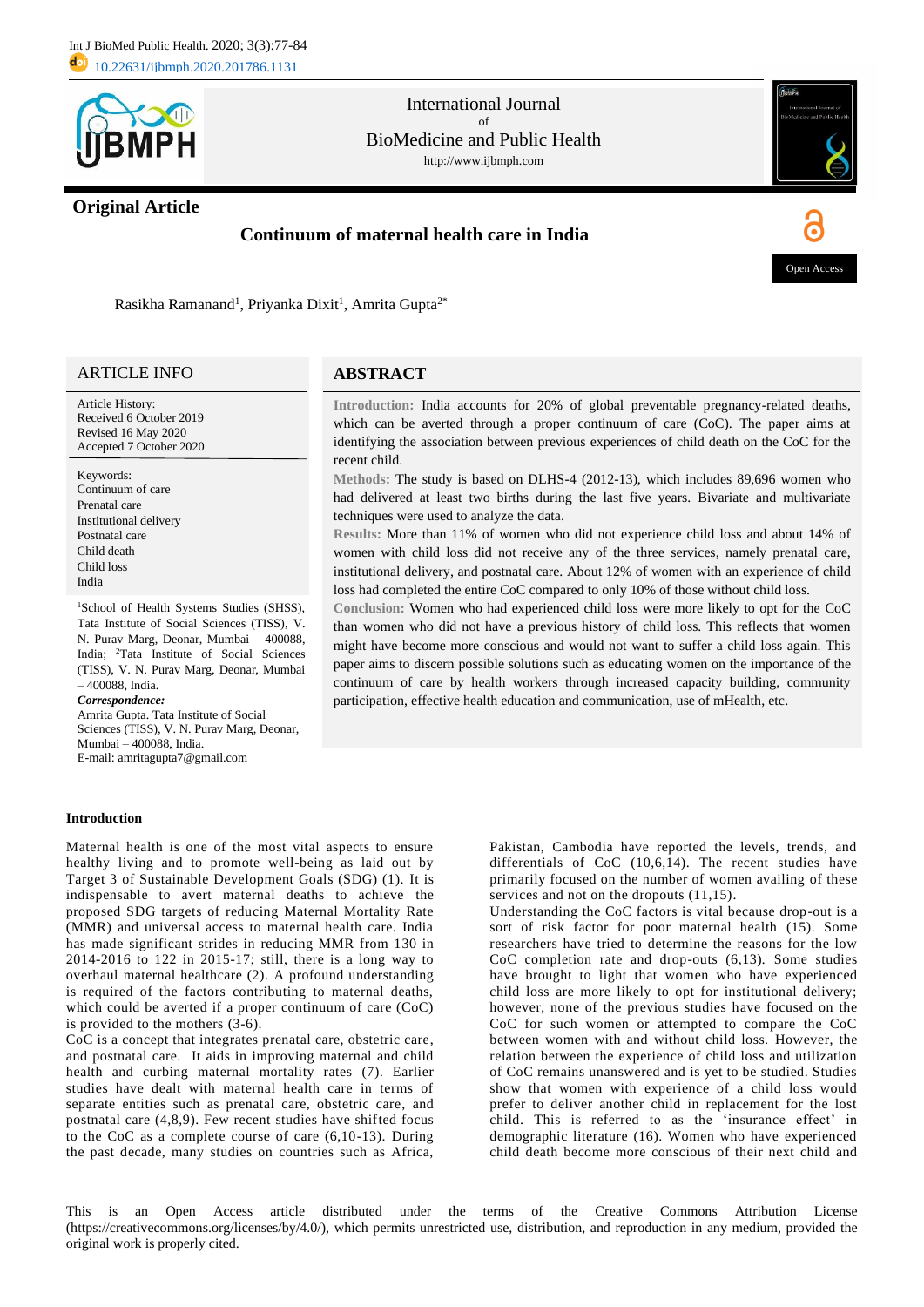thus tend to complete the entire course of the continuum. Under this background, the study attempts at identifying the association between previous experiences of child death and the CoC of the recent child. This study hypothesizes that if a mother has an experience of child death, she will more likely ensure proper childcare for recent pregnancy.

## **Methods**

## **Data**

The study is based on the fourth round of the District Level Household and Facility Survey (DLHS-4) conducted during 2012-13, covering 20 states and India's six union territories. DLHS- 4 is one of the largest surveys done in all non-empowered action group (non-EAG) states in India, which provides district-level data on health indicators to assist policymakers and program administrators involved in decentralized planning, monitoring, and evaluation (17). The survey provides detailed information about pregnancy, prenatal care, delivery, Janani Suraksha Yojana (JSY) beneficiaries, postnatal care, and other maternal and child health issues. Multi-Stage stratified sampling was adopted. Among the 3,19,695 ever-married women in the age group 15-49 years interviewed in the first stage, 1,18,436 women who had pregnancies after January 1, 2008, until 2013 were included in the study. Out of these, 89,696 women who are the samples of the study were selected from the non-EAG states who delivered at least two children during the last five years from the survey's date. Of the 89,696 women, 89,156 women did not experience any child loss before the recent birth, while 540 women experienced at least one child loss before the most recent birth. Child loss refers to the death of a child between 0 to 59 months. Figure 1 shows this relationship between CoC and child loss in a pictorial form.

### **Outcome variables**

CoC is defined as the integrated service delivery for mothers and their children throughout the lifecycle; prepregnancy, pregnancy, childbirth, post-delivery period, and childhood (7). However, in this study, we have included prenatal care, institutional delivery, and postnatal care, which covers care from conception to post-delivery period and is explained through the following indicators:

*Prenatal care*: It includes three prenatal care visits, two tetanus toxoid (TT) injections, and administering of 100 iron and folic acid (IFA) tablets as per the 2005 guidelines put forth by the MoHFW(18). Though the WHO recommends 4 prenatal care visits, the Government of India recommends a minimum of 3 visits at this stage due to factors such as time, distance, decision making, etc. which prevent women from undergoing regular check-ups. Once there is adequate health education, four or more visits might be recommended (19).

*Delivery care:* Institutional delivery refers to delivery that takes place under the supervision of trained health personnel at a medical institution (20).

*Postnatal care*: Check-up underwent by the woman within 48 hours of her delivery.

These CoC indicators were then used to construct a binary CoC variable: "1" representing women who completed full CoC (received all the three components i.e. prenatal care, institutional delivery, and postnatal care) and "0" (Partial or no CoC) otherwise.

#### **Independent variables**

The independent variables in the study are (i) sociodemographic characteristics that include age, educational attainment of women, religion, caste, and economic status of the households (ii) contextual factors that include place and region of residence, and (iii) birth factors - order of the child and financial assistance received for delivery. The age of the women is grouped in 15-24, 25-34, and 35 and above years. Education is broadly categorized into- no education, primary, secondary, and higher than secondary. The country is divided into five regions-North, South, East, West, and North-East. The religion of the household is grouped as Hindu, Muslim, and Others. The caste of the household is divided into four categories-Scheduled Castes (SC), Scheduled Tribes (ST), Other Backward Classes (OBCs), and others. The child's birth order is divided into first, second, third, fourth, and higher birth orders. The households' economic status is categorized into five quintiles-poorest, poor, middle, rich, and the richest quintiles. Financial assistance that the women received for delivery was grouped into the JSY scheme or other schemes.

**Statistical analysis**

The data were analysed using SPSS 20.

## **Results**

Table 1 shows the socio-economic and demographic characteristics of women by the survival status of their previous child. Table 1 depicts that the majority of women with and without child loss belonged to the Hindu religion, rural areas, and Western India. One-fifth of the women belonged to the poorest wealth quintile. It is appalling to note that one-fifth of the women with child loss had no education. The husbands' educational status was better than the women, with around two-thirds being secondary or higher educated. One-fourth of the women with no history of child loss had no formal education while this figure was less than 1% for the husbands. In both groups, around 75% of women had not received any government financial assistance. The low coverage of JSY may be due to an increased focus on the EAG states. According to a study, JSY has not been as successful as expected due to trust in traditional birth attendants and approaching the health facility only in case of complications as there is a perceived notion among some women that birth is a natural process that does not require institutional care (21).

**Differentials in terms of utilization of maternal care**

Table 2 shows the components of CoC by the survival status of the previous child. Around half the women in both categories had three or more prenatal care visits. There is not a significant difference in terms of the recommended 100 or more IFA intake in both categories. Around seven out of ten women with or without child loss had taken two or more TT injections. There is a 1% difference between both categories for undergoing full prenatal care. No stark difference was observed in terms of giving precedence to private over public facilities due to child loss. Irrespective of the previous child's survival status, more than 70% of the women have had institutional deliveries. Out of 540 women with experience of child death, 12.4% completed the entire CoC course compared to 10.5% women without child loss.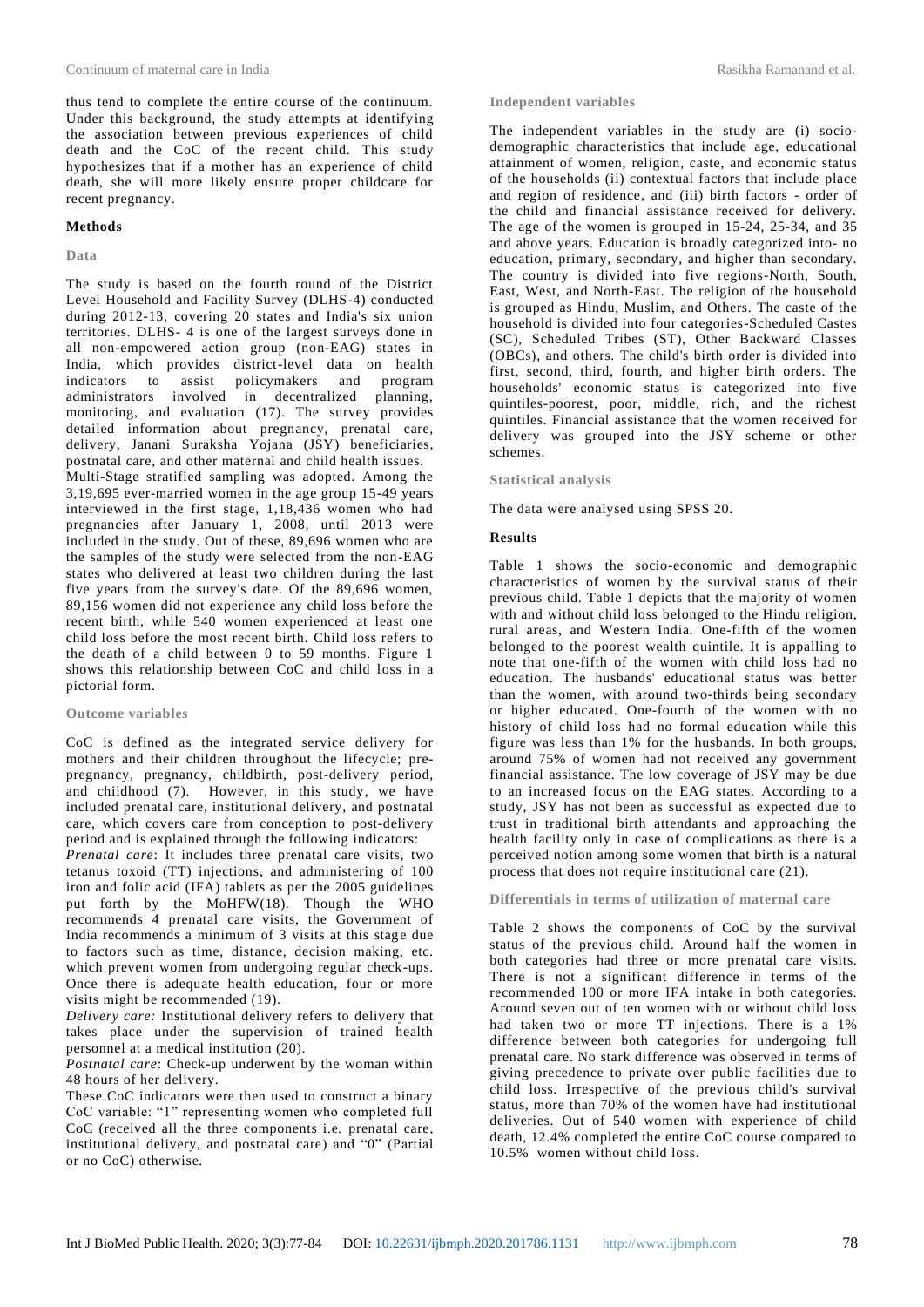|                                      | Women without child loss |                          | <b>Women with child loss</b> |               |  |
|--------------------------------------|--------------------------|--------------------------|------------------------------|---------------|--|
| <b>Background characteristics</b>    | <b>Ns</b>                | $\overline{\frac{0}{0}}$ | N <sub>S</sub>               | $\frac{0}{0}$ |  |
| <b>Place of Residence</b>            |                          |                          |                              |               |  |
| Rural                                | 54,872                   | 61.5                     | 364                          | 67.4          |  |
| Urban                                | 34,284                   | 38.5                     | 176                          | 32.6          |  |
| <b>Region</b>                        |                          |                          |                              |               |  |
| North                                | 18,791                   | 21.1                     | 169                          | 31.2          |  |
| East                                 | 8,024                    | 9.0                      | 46                           | 8.5           |  |
| North-East                           | 14,916                   | 16.7                     | 83                           | 15.4          |  |
| West                                 | 30,698                   | 34.4                     | 212                          | 39.3          |  |
| South                                | 16,727                   | 18.8                     | 30                           | 5.5           |  |
| <b>Religion</b>                      |                          |                          |                              |               |  |
| Hindu                                | 59.459                   | 66.7                     | 351                          | 65.1          |  |
| Muslim                               | 9.865                    | 11.1                     | 65                           | 12.0          |  |
| Others                               | 19,831                   | 22.2                     | 124                          | 22.9          |  |
| <b>Caste</b>                         |                          |                          |                              |               |  |
| SC/ST                                | 37,870                   | 42.5                     | 278                          | 51.4          |  |
| <b>OBC</b>                           | 28,903                   | 32.4                     | 153                          | 28.4          |  |
| Others                               | 22,382                   | 25.1                     | 109                          | 20.1          |  |
| Women's age                          |                          |                          |                              |               |  |
| $15 - 24$                            | 29,873                   | 33.5                     | 235                          | 43.4          |  |
| $25 - 34$                            | 50,471                   | 56.6                     | 279                          | 51.6          |  |
| Above 35                             | 8,812                    | 9.9                      | 27                           | 4.9           |  |
| <b>Women's education</b>             |                          |                          |                              |               |  |
| No education                         | 17,780                   | 19.9                     | 137                          | 25.4          |  |
| Primary                              | 30,949                   | 34.7                     | 240                          | 44.5          |  |
| Secondary                            | 29,355                   | 32.9                     | 134                          | 24.8          |  |
| Higher                               | 11,072                   | 12.4                     | 29                           | 5.4           |  |
| Husband's education                  |                          |                          |                              |               |  |
| No education                         | 575                      | 0.6                      | $\overline{4}$               | 0.6           |  |
| Primary                              | 30,354                   | 34.0                     | 252                          | 46.6          |  |
| Secondary                            | 30,536                   | 34.3                     | 152                          | 28.1          |  |
| Higher                               | 27,690                   | 31.1                     | 133                          | 24.7          |  |
| <b>Wealth Index</b>                  |                          |                          |                              |               |  |
| Poorest                              | 17,648                   | 19.8                     | 136                          | 25.2          |  |
| Poor                                 | 21,013                   | 23.6                     | 142                          | 26.2          |  |
| Middle                               | 17,586                   | 19.7                     | 101                          | 18.6          |  |
| Rich                                 | 17,050                   | 19.1                     | 96                           | 17.8          |  |
| Richest                              | 15,859                   | 17.8                     | 66                           | 12.2          |  |
| <b>Birth order</b>                   |                          |                          |                              |               |  |
| First                                | 33,014                   | 37.0                     | $\overline{0}$               | 0.0           |  |
| Second                               | 32,136                   | 36.0                     | 264                          | 48.9          |  |
| Third                                | 12,715                   | 14.3                     | 141                          | 26.1          |  |
| Fourth and higher                    | 11,291                   | 12.7                     | 135                          | 25.0          |  |
| <b>Financial assistance received</b> |                          |                          |                              |               |  |
| <b>JSY</b>                           | 16.972                   | 19                       | 112                          | 20.7          |  |
| Other govt. schemes                  | 3,764                    | 4.2                      | $\overline{21}$              | 4.0           |  |
| No assistance received               | 68,413                   | 76.7                     | 407                          | 75.3          |  |

**Table 2.** Percentage distribution of all maternal care utilization according to the survival status of the previous child

|                                                     | Women without child loss |               | <b>Women with child loss</b> |               |
|-----------------------------------------------------|--------------------------|---------------|------------------------------|---------------|
| <b>Outcome variables</b>                            | N <sub>S</sub>           | $\frac{0}{0}$ | <b>Ns</b>                    | $\frac{0}{0}$ |
| Prenatal care visit                                 |                          |               |                              |               |
| No visit                                            | 21,415                   | 24.0          | 122                          | 22.5          |
| Less than 3 visits                                  | 20,498                   | 23.0          | 134                          | 24.9          |
| 3 or more than 3 visits                             | 47,243                   | 53.0          | 284                          | 52.6          |
| <b>IFA</b> tablets taken                            |                          |               |                              |               |
| No IFA                                              | 31,602                   | 35.4          | 190                          | 35.2          |
| Less than $100$                                     | 42,788                   | 48.0          | 253                          | 46.9          |
| 100 or more                                         | 14,766                   | 16.6          | 97                           | 18.0          |
| <b>TT</b> injection                                 |                          |               |                              |               |
| At least once                                       | 26,638                   | 29.9          | 160                          | 29.7          |
| Twice or more                                       | 62,517                   | 70.1          | 380                          | 70.3          |
| <b>Prenatal care</b>                                |                          |               |                              |               |
| No prenatal care                                    | 16,410                   | 18.4          | 93                           | 17.3          |
| Partial prenatal care                               | 61,408                   | 68.9          | 372                          | 69.0          |
| Full prenatal care                                  | 11,337                   | 12.7          | 74                           | 13.7          |
| <b>Place of delivery</b>                            |                          |               |                              |               |
| Institutional (public + private)                    | 70.909                   | 79.5          | 398                          | 73.8          |
| Private                                             | 41,896                   | 47.0          | 241                          | 44.6          |
| Public                                              | 29,013                   | 32.5          | 157                          | 29.1          |
| Home                                                | 18,246                   | 20.5          | 142                          | 26.2          |
| Postnatal check-up done within 48 hours of delivery |                          |               |                              |               |
| Yes                                                 | 53,902                   | 60.5          | 325                          | 60.1          |
| No                                                  | 35,254                   | 39.5          | 215                          | 39.9          |
| <b>Continuum of care</b>                            |                          |               |                              |               |
| No CoC                                              | 9.254                    | 10.4          | 64                           | 11.9          |
| Partial CoC                                         | 70,556                   | 79.1          | 409                          | 75.8          |
| Full CoC                                            | 9,345                    | 10.5          | 67                           | 12.4          |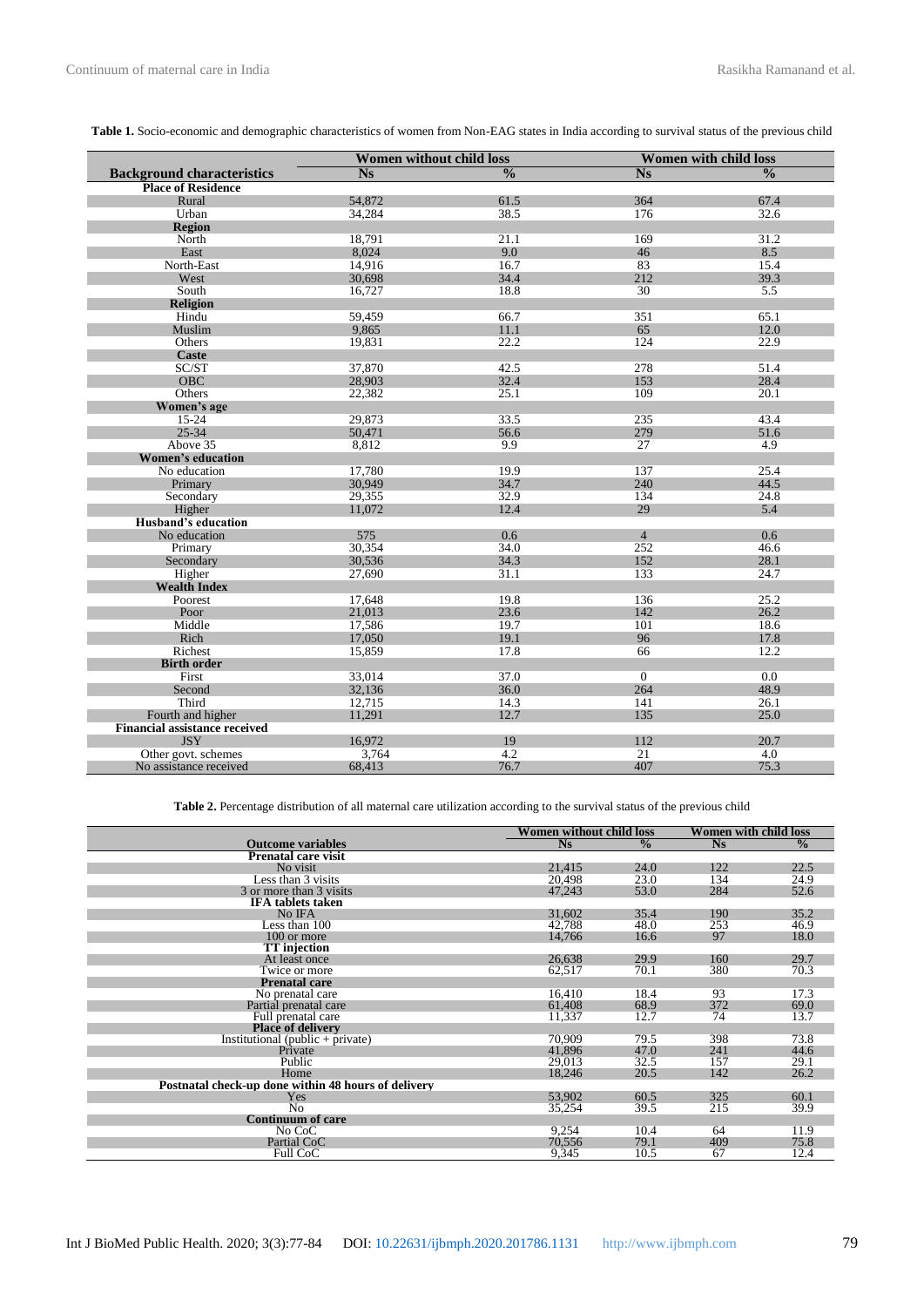**Factors related to the completion of CoC**

Table 3 shows the adjusted odds ratio (OR) and its 95% confidence interval (CI) of the CoC variable compared to the reference category that was adjusted for previous death and the other covariates. After adjusting other covariates in the model, women who have experienced child loss were two times more likely to opt for the CoC than women with no experience of child loss. Women from the Southern and the Western regions were more likely to complete the CoC as compared to those from the Northern region, whereas those from the Eastern and North-east regions were less likely to complete the CoC. Women belonging to other religions were 0.15 times less likely to complete the continuum than Hindu women. Women in the age groups 25-34

were less likely to complete the CoC. Women with primary education and higher were more likely to complete the CoC than women with no education. Women with educated husbands were more likely to complete the CoC than women with husbands with no education. Women who belong to OBC were most likely to opt for full CoC than SC/ST women. Financial assistance did not have a significant impact on completing the continuum. Compared to the first birth, women with higher birth orders were less likely to complete the continuum. There was no significant difference in availing CoC by the wealth quintile groups. The women from urban areas were more likely to avail CoC as compared to those from rural areasFunctional and pathway enrichment analysis.

|                                   |               | 95% CI |              |
|-----------------------------------|---------------|--------|--------------|
| <b>Background characteristics</b> | Exp $(\beta)$ | Lower  | <b>Upper</b> |
| <b>Child loss</b>                 |               |        |              |
| Women without previous child loss | 1.00          |        |              |
| Women with previous child loss    | 2.07          | 1.57   | 2.73         |
| <b>Region of residence</b>        |               |        |              |
| North                             | 1.00          |        |              |
| East                              | 0.79          | 0.62   | 0.83         |
| North-east                        | 0.63          | 0.52   | 0.72         |
| West                              | 3.91          | 3.32   | 4.56         |
| South                             | 5.93          | 4.81   | 6.937        |
| <b>Religion</b>                   |               |        |              |
| Hindu                             | 1.00          |        |              |
| Muslim                            | 0.93          | 0.86   | 1.02         |
| Others                            | 0.85          | 0.77   | 0.95         |
| Women's age                       |               |        |              |
| $15 - 24$                         | 1.00          |        |              |
| $25 - 34$                         | 0.82          | 0.79   | 0.89         |
| Above 35                          | 0.75          | 0.70   | 0.82         |
| Women's education                 |               |        |              |
| No education                      | 1.00          |        |              |
| Primary                           | 2.46          | 2.23   | 2.73         |
| Secondary                         | 1.43          | 1.33   | 1.55         |
| Higher                            | 1.19          | 1.12   | 1.28         |
| <b>Husband's education</b>        |               |        |              |
| No education                      | 1.00          |        |              |
| Primary                           | 1.32          | 1.79   | 1.98         |
| Secondary                         | 1.15          | 1.09   | 1.21         |
| Higher                            | 1.42          | 1.79   | 1.86         |
| Caste                             |               |        |              |
| SC/ST                             | 1.00          |        |              |
| OBC                               | 1.26          | 1.18   | 1.35         |
| Others                            | 0.98          | 0.93   | 1.04         |
| <b>Financial assistance</b>       |               |        |              |
| <b>JSY</b>                        | 1.00          |        |              |
| Other govt. scheme                | 0.78          | 0.74   | 0.82         |
| No assist PNCe                    | 0.74          | 0.67   | 0.82         |
| <b>Birth Order</b>                |               |        |              |
| First                             | 1.00          |        |              |
| Second                            | 0.37          | 0.33   | 0.42         |
| Third                             | 0.45          | 0.41   | 0.51         |
| Fourth and higher                 | 0.52          | 0.46   | 0.58         |
| <b>Wealth Index</b>               |               |        |              |
| Poorest                           | 1.00          |        |              |
| Poor                              | 2.21          | 2.00   | 2.45         |
| Middle                            | 1.65          | 1.52   | 1.79         |
| Rich                              | 1.38          | 1.28   | 1.48         |
| Richest                           | 1.21          | 1.13   | 1.29         |
| <b>Place of Residence</b>         |               |        |              |
| Rural                             | 1.00          |        |              |
| Urban                             | 1.13          | 1.07   | 1.19         |

**Table 3.** Adjusted odds ratio of continuum of care by background characteristics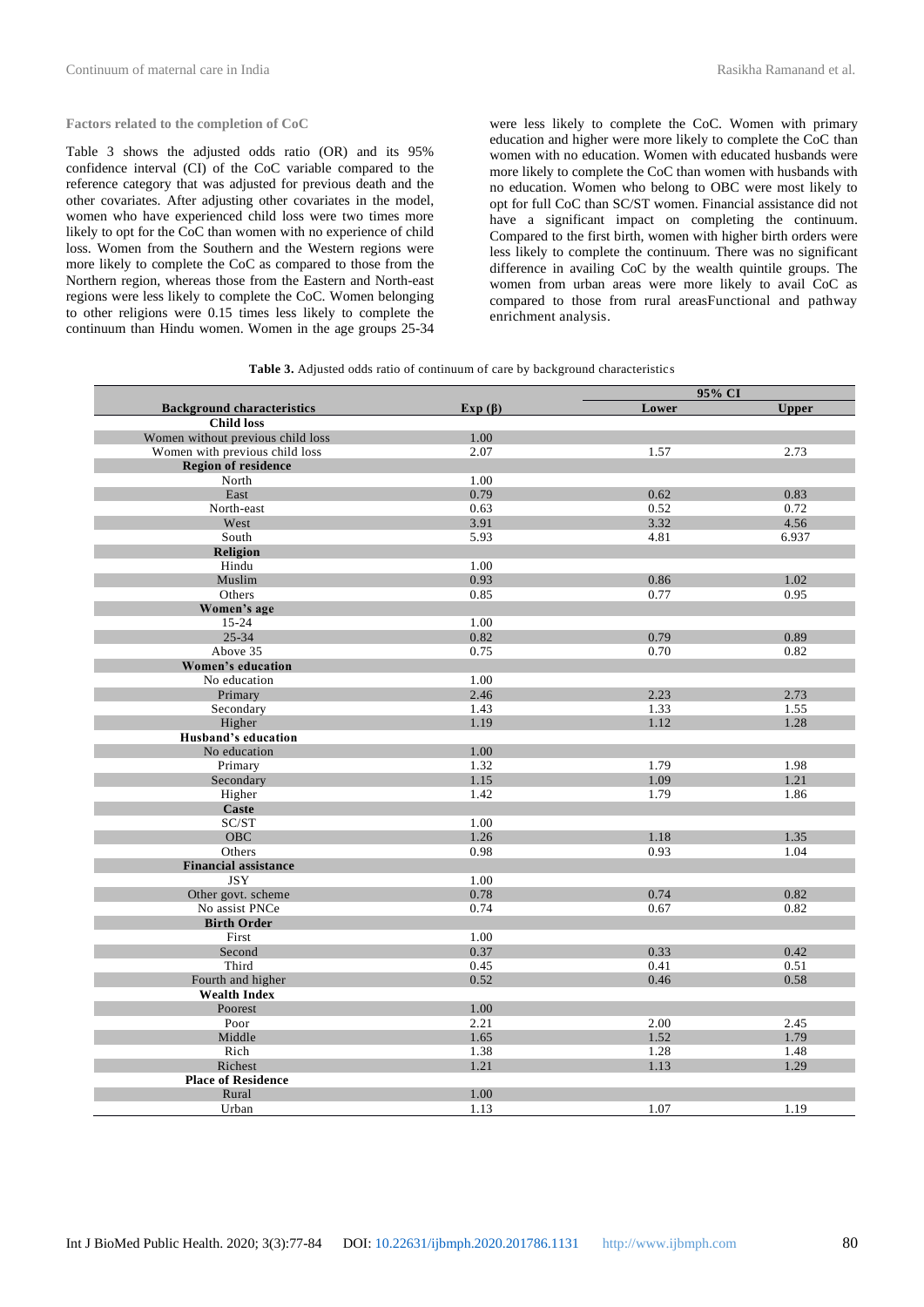| 3 or more       |     |                    |    |                       | Women without child loss | Women with child |
|-----------------|-----|--------------------|----|-----------------------|--------------------------|------------------|
| prenatal visits | 2TT | <b>100 IFA</b>     | ID | <b>Postnatal care</b> | (%)                      | loss (%)         |
|                 |     |                    |    |                       | 10.5                     | 12.4             |
|                 |     |                    |    |                       | 11.4                     | 14.1             |
|                 |     |                    |    |                       | 24.8                     | 24.5             |
|                 |     |                    |    |                       | 11.2                     | 9.4              |
|                 |     |                    |    |                       | 6.6                      | 6.5              |
|                 |     |                    |    |                       | 5.6                      | 5.1              |
|                 |     | Other combinations |    |                       | 29.9                     | 27.4             |

Table 4. Percentage distribution of women by different types of maternal health services among those with experience of child death and without child death

 $+$  indicates that women have received the service.

- Did not receive the service



**Figure 1.** The pictorial representation of the relationship between CoC and child loss

Table 4 shows the percentage of women with and without child loss who received the various possible combinations of maternal health care. There was a 3% difference between both the categories who did not receive any of the three services. Women with child loss were more likely to complete the CoC. This could be linked to the 'insurance effect' wherein women become more conscious post child loss and hence tend to complete the CoC. The proportion of women who have dropped out of the CoC by not completing the full course of IFA constitutes the highest. This may be due to forgetfulness, smell, and taste of the tablets, false beliefs about the tablet's side effects such as nausea, abdominal cramps, gastritis, etc. (22-24). A probable reason for the low proportion of dropout regarding taking at least 100 IFA tablets and undergoing postnatal check-up could be due to the increasing importance attributed to prenatal visits, which in turn impact institutional deliveries. Women who come for prenatal check-up are well encouraged to opt for institutional deliveries  $(25)$ . A low proportion of women turn up a postnatal visit. This could be due to the women's incentives for institutional deliveries and the fact that women are then encouraged by the health workers to come for a postnatal check-up (26).

#### **Discussion**

CoC aids in better maternal and child health and helps bring down the maternal mortality rates (6). Previous studies on CoC have focused mainly on the level, trends, determinants, and dropouts (10,6,14). The relation between child loss and CoC is a relatively less explored area, and the present study tries to fill this gap using the DLHS-4 data. The results show that 13% of women without child loss and 14% of women with child loss had full prenatal care. We stress the need for improved prenatal care coverage through interventions that involve stronger political commitment, community participation, awareness, and

health systems strengthening by the government, as mentioned in previous studies (19, 27-29).

In India's non-EAG states, there has been effective coverage of significant maternal health interventions compared to the EAG states in terms of institutional delivery and postnatal care which is one of the main reasons we chose to do this study in non-EAG states (29). The study has also established that only around 12% of the women have completed the continuum. This is a smaller group as pointed out in previous studies (30). We feel that more women should be made aware of the importance of completing the entire course of care through increased capacity building, community participation, effective health education and communication, the use of mHealth, etc.

About one-fourth of women with a previous experience of child loss constituting the highest group dropped out from the IFA course as part of prenatal care services and then opted for institutional delivery followed by postnatal care (22-24). Among women with child loss, 60.1% had their postnatal check-up within 48 hours of delivery, and among those who did not have child loss, 60.5% had their postnatal check-up within 48 hours. In both cases, around 30% did not opt for the checkup, which accounts for a high drop-out rate. Many women tend to neglect postnatal care  $(4,31,32)$ . The reasons for this negligence may be early discharge and the women being unable to reach the facility within 48 hours of delivery (13, 33).

Women who have experienced child death were significantly more likely to utilize all CoC components compared to women who did not experience child loss. The difference could be probably because women tend to become more conscious because of child loss and desire to replace a dead child with a healthy child or to ensure against childlessness. Compared to the Northern region, women from the Southern and Western regions were about six and four times more likely to opt for CoC respectively, which is in line with the previous studies (4,14). This could be due to affordable and safe service delivery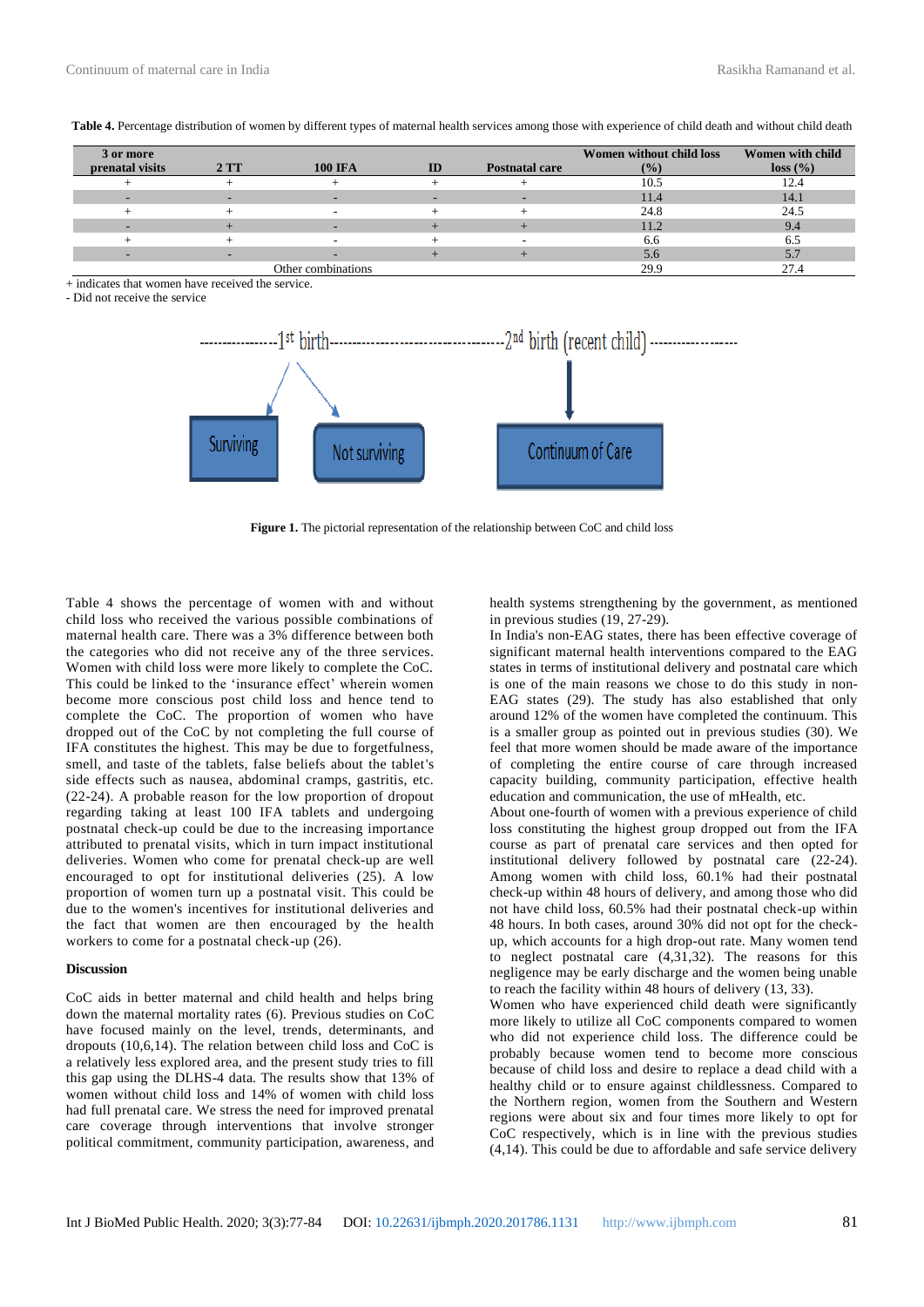provided by the Southern states, backed by proper infrastructure.

Education has been found to have a significant impact on the CoC (15). Women and their partner's education exert considerable influence on the utilization of maternal healthcare (8). Many studies have stated that husband's participation can help in improving maternal health (8,35-37). In the same line, this study has also confirmed that husband's education positively impacts the completion of CoC. Greater emphasis should be laid to educate men and women in this regard and women in particular as their education is still hampered at various levels (38).

Women belonging to other religions (Christianity, Buddhism, Sikhism, Jainism, and others) were less likely to opt for maternal care compared to Hindu women. However, Muslim women did not have a significant relationship with the CoC in contrast to a previous study finding (8). Women from OBC were most likely to opt for full CoC as compared to SC/ST women. Caste still exerts an influence on the services despite actions taken by the government (39). JSY, the conditional cash transfer scheme started in 2005 by the Indian government to encourage women to opt for institutional delivery and postnatal check-up has improved utilization of maternal care (4). The findings reflect that compared to women who have received financial assistance through JSY, women who received financial assistance from other schemes and who did not receive any form of financial support were less likely to opt for the continuum of maternal care.

There is no significant difference in the CoC utilization by the wealth quintile groups, which is in line with a few previous studies (13). This could be accorded to fear of not availing care leading to negative consequences. However, this finding is in contrast to some past studies (8, 40), which have shown that women from poor households were slightly more likely to opt for CoC than women from higher quintile households. The odds of CoC among women with birth order of two and above are lower than women with a birth order of one, which is consistent with earlier studies (4,34). The study also highlighted the rural, urban differentials for the completion of the CoC. The urban women tended to complete the continuum may be due to their education and income levels (8). Along with it the urban areas have more nearby hospitals whereas in rural areas the women have to travel a greater distance to access the healthcare facilities.  $(41)$ .

The study reflects that women who have experienced child loss are more likely to opt for full CoC than women with no child loss experience. Active implementation of the continuum of maternal health reflects the performance of the health service system. This aids in better public health planning. The proportion of women who undergo the complete CoC can also be linked to the cash incentives that they receive through the JSY which promotes institutional delivery. There has not been any scheme introduced by the government for postnatal care and continuum as a whole. The health workers, and the patients, need to be incentivized to improve the effectiveness of CoC. The socio-economic and demographic determinants facilitate a greater understanding of the factors that contribute to the CoC as there have been disparities in these determinants which translate into only a particular segment of the population utilizing the services.

### **Conclusion**

This study has attempted to gain an insight into the pivotal factors that shape the CoC. The results of the study could greatly help in providing comprehensive maternal services where there is underutilization. With the Government of India recognizing the importance of CoC within the purview of curbing maternal mortality rates through the recent RMCH-A, there has been an effective provision of maternal services and hence a reduction in maternal mortality rates. But there is still a huge chunk of women who are not covered under the scheme and even if covered; they do not utilize the scheme effectively. Low utilization and acceptance levels can be attributed to a plethora of social and cultural factors. Engaging people from the communities would encourage women to complete the course of care. The concept of providing incentives to pregnant women who opt for institutional delivery apparently increased the rates and hence if women who complete the entire course of the continuum are incentivized appropriately, it would motivate them and might inspire other women in the community. The interventions by the government should be targeted at reducing regional disparities. Also, women must be clearly explained about the importance of each component of care to improve their stand on their decisions, taking into consideration the socio-cultural norms and practices.

### **Ethical disclosure**

The study is based on a DLHS-4 dataset that is available in the public domain for research purposes and hence no formal approval from the institutional review board is required. Therefore, no ethics statement is required for this study.

### **Acknowledgement**

Nothing to declare.

#### **Author contributions**

Conceived and designed the experiments: PD, RR. Performed the experiments: RR. Analysed the data: RR. Contributed reagents/materials/analysis tools: PD RR. Wrote the paper: RR, AG, and PD. All the authors have studied and accepted responsibility for all content of this manuscript.

## **Conflict of interest**

No conflict of interest has been declared by the authors.

### **Funding/support**

No support funding.

### **References**

- 1. WHO. Sustainable Development Goals (SDGs). [https://www.who.int/health-topics/sustainable](https://www.who.int/health-topics/sustainable-development-goals)[development-goals](https://www.who.int/health-topics/sustainable-development-goals)
- 2. Sample Registration System. Special bulletin on maternal mortality in India 2015-17. [https://censusindia.gov.in/vital\\_statistics/SRS\\_Bulletins/](https://censusindia.gov.in/vital_statistics/SRS_Bulletins/MMR_Bulletin-2015-17.pdf) [MMR\\_Bulletin-2015-17.pdf](https://censusindia.gov.in/vital_statistics/SRS_Bulletins/MMR_Bulletin-2015-17.pdf)
- 3. Sines E, Tinker A, Ruben J. The Maternal–Newborn– Child Health Continuum of Care: A Collective Effort to Save Lives. Washington, DC: Population Reference Bureau. 2006.
- 4. Pathak PK, Singh A, Subramanian SV. Economic Inequalities in Maternal Health Care: Prenatal Care and Skilled Birth Attendance in India, 1992–2006. PLoS One. 2010; 5(10):e13593. [doi:10.1371/journal.pone.0013593](https://journals.plos.org/plosone/article?id=10.1371/journal.pone.0013593)
- 5. WHO. PMNCH Knowledge Summary #02 Enable the Continuum of Care. The partnership for maternal, newborn and child health. [https://www.who.int/pmnch/knowledge/publications/sum](https://www.who.int/pmnch/knowledge/publications/summaries/ks2/en/) [maries/ks2/en/](https://www.who.int/pmnch/knowledge/publications/summaries/ks2/en/)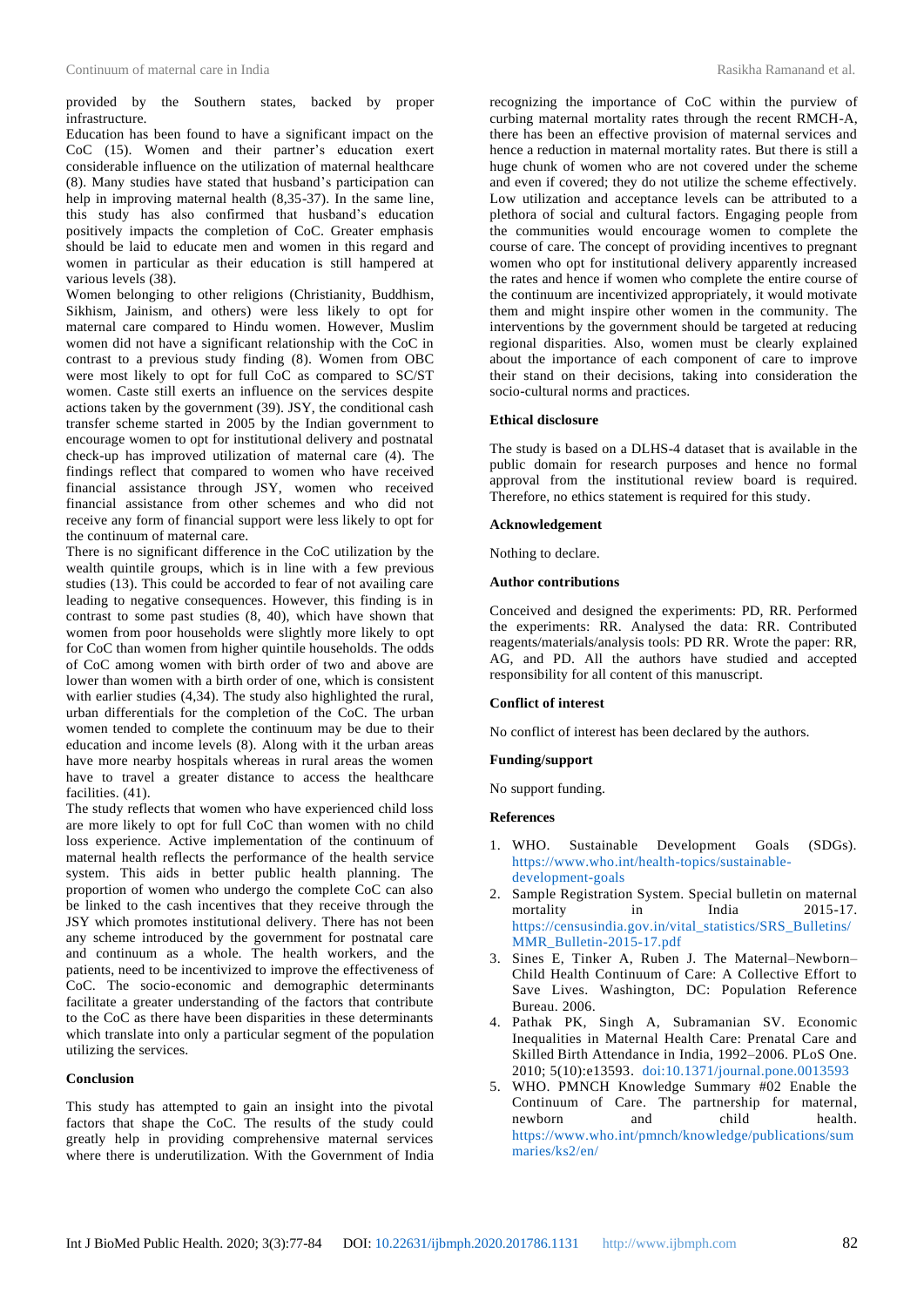- 6. Wang W, Hong R. Levels and determinants of continuum of care for maternal and newborn health in Cambodiaevidence from a population-based survey. BMC pregnancy childbirth. 2015; 15(1):62. [doi:10.1186/s12884-015-0497-0](https://link.springer.com/article/10.1186/s12884-015-0497-0#citeas)
- 7. Kerber KJ, Graft-Johnson JE, Bhutta, ZA, Okong P, Starrs A, & Lawn JE. (2007). Continuum of care for maternal, newborn, and child health: From slogan to service delivery. *The Lancet 2007;370*(9595), 1358-1369.
- 8. Singh A, Kumar A, Pranjali P. Utilization of maternal healthcare among adolescent mothers in urban India: evidence from DLHS-3. PeerJ. 2014; 2:e592. [doi:10.7717/peerj.592](https://peerj.com/articles/592/)
- 9. Thorsen VC, Tharp ALT, Meguid T. High rates of burnout among maternal health staff at a referral hospital in Malawi: A cross-sectional study. BMC Nurs. 2011; 10(1):9-15. [doi:10.1186/1472-6955-10-9](https://link.springer.com/article/10.1186/1472-6955-10-9#citeas)
- 10. Iqbal S, Maqsood S, Zakar R, Zakar MZ, Fischer F. Continuum of care in maternal, newborn and child health in Pakistan: analysis of trends and determinants from 2006 to 2012. BMC Health Serv Res. 2017; 17(1):189. [doi:10.1186/s12913-017-2111-9](https://link.springer.com/article/10.1186/s12913-017-2111-9#citeas)
- 11. Mohan D, Lefevre AE, George A, Mpembeni R, Bazant E, Rusibamayila N, et al. Analysis of dropout across the continuum of maternal health care in Tanzania: findings from a cross-sectional household survey. Health Policy Plan. 2017; 32(6):791–9. [doi:10.1093/heapol/czx005](https://academic.oup.com/heapol/article/32/6/791/3073704)
- 12. Owili PO, Muga MA, Chou Y-J, Hsu Y-HE, Huang N, Chien L-Y. Erratum to: Associations in the continuum of care for maternal, newborn and child health: a populationbased study of 12 sub-Saharan Africa countries. BMC Public Health. 2016; 16(1):414. [doi:10.1186/s12889-016-](https://link.springer.com/article/10.1186/s12889-016-3075-0#citeas) [3075-0](https://link.springer.com/article/10.1186/s12889-016-3075-0#citeas)
- 13. Yeji F, Shibanuma A, Oduro A, Debpuur C, Kikuchi K, Owusu-Agei S, et al. Continuum of care in a maternal, newborn and child health program in Ghana: low completion rate and multiple obstacle factors. Plos One. 2015; 10(12):e0142849. [doi:10.1371/journal.pone.0142849](https://doi.org/10.1371/journal.pone.0142849)
- 14. Kerber KJ, Graft-Johnson JED, Bhutta ZA, Okong P, Starrs A, Lawn JE. Continuum of care for maternal, newborn, and child health: from slogan to service delivery. Lancet. 2007; 370(9595):1358-69. [doi:10.1016/S0140-6736\(07\)61578-5](https://www.sciencedirect.com/science/article/abs/pii/S0140673607615785)
- 15. Akinyemi JO, Afolabi RF, Awolude OA. Patterns and determinants of dropout from maternity care continuum in Nigeria. BMC Pregnancy Childbirth. 2016; 16(1):282. [doi:10.1186/s12884-016-1083-9](https://link.springer.com/article/10.1186/s12884-016-1083-9#citeas)
- 16. Montgomery MR. From death to birth: mortality decline and reproductive change. Washington, DC: National Academies. Press; 1998.
- 17. International Institute for Population Sciences (IIPS). District Level Household and Facility Survey (DLHS-4), 2012-13: India. Mumbai: IIPS.
- 18. Minstry of Health and Family Welfare. Guidelines for Antenatal Care and Skilled Attendance at Birth by ANMs/LHVs/SNs. [https://nhm.gov.in/images/pdf/programmes/maternalhealt](https://nhm.gov.in/images/pdf/programmes/maternalhealth/guidelines/sba_guidelines_for_skilled_attendance_at_birth.pdf) [h/guidelines/sba\\_guidelines\\_for\\_skilled\\_attendance\\_at\\_bi](https://nhm.gov.in/images/pdf/programmes/maternalhealth/guidelines/sba_guidelines_for_skilled_attendance_at_birth.pdf) [rth.pdf](https://nhm.gov.in/images/pdf/programmes/maternalhealth/guidelines/sba_guidelines_for_skilled_attendance_at_birth.pdf)
- 19. Nair H, Panda R. Quality of maternal healthcare in India: Has the National Rural Health Mission made a difference?. J Glob Health. 2011; 1(1):79-86. [PMID:23198105](https://www.ncbi.nlm.nih.gov/pmc/articles/PMC3484741/)
- 20. Yoseph M, Abebe SM, Mekonnen FA, Sisay, M, & Gonete KA. Institutional delivery services utilization and its determinant factors among women who gave birth in

the past 24 months in Southwest Ethiopia. BMC Health Services Research*,*2020; *20*(1).

- 21. Vellakkal S, Reddy H, Gupta A, Chandran A, Fledderjohann J, Stuckler D. A qualitative study of factors impacting accessing of institutional delivery care in the context of Indias cash incentive program. Soc Sci Med. 2017;178:55–65. [doi:10.1016/j.socscimed.2017.01.059](https://www.sciencedirect.com/science/article/pii/S0277953617300734)
- 22. Kumar V, Singh P. How far is universal coverage of prenatal care (PNC) in India? An evaluation of coverage and expenditure from a national survey. Clin Epidemiol Glob Health. 2017: 5(1):1–7. [doi:10.1016/j.cegh.2016.08.001](https://www.sciencedirect.com/science/article/abs/pii/S2213398416300343)
- 23. Mithra P, Unnikrishnan B, Rekha T, Nithin K, Kulkarni V, et al. CompliPNCe with iron-folic acid (IFA) therapy among pregnant women in an urban area of south India. Afr Health Sci. 2014; 13(4):880-5. doi[:10.4314/ahs.v14i1.39](https://doi.org/10.4314/ahs.v14i1.39)
- 24. Pal PP, Sharma S, Sarkar TK, Mitra P. Iron and folic acid consumption by the ante-natal mothers in a rural area of India in 2010. Int J Prev Med. 2013; 4(10):1213-16.
- 25. Dixit P, Dwivedi LK, Ram F. Estimating the impact of prenatal care visits on institutional delivery in India: A propensity score matching analysis. Health. 2013; 5(5):862–78. [doi:10.4236/health.2013.55114](https://www.scirp.org/html/7-8202040_31925.htm)
- 26. Lahariya C. Cash incentives for institutional delivery: Linking with prenatal and post natal care may ensure Continuum of care in India. Indian J Community Med. 2009; 34(1):15-18. [doi:10.4103/0970-0218.45370](https://www.ncbi.nlm.nih.gov/pmc/articles/PMC2763661/)
- 27. Rani M, Bonu S, Harvey S. Differentials in the quality of prenatal care in India. Int J Health Care Qual Health. 2007; 20(1):62–71. [doi:10.1093/intqhc/mzm052](https://academic.oup.com/intqhc/article/20/1/62/1786297)
- 28. Cowan T. Bringing evidence closer to home. J of Wound Care. 2010; 19(7):269. [doi:10.12968/jowc.2010.19.7.48897](https://www.magonlinelibrary.com/doi/abs/10.12968/jowc.2010.19.7.48897)
- 29. Awasthi A, Pandey CM, Chauhan RK, Singh U. Disparity in maternal, newborn and child health services in high focus states in India: a district-level cross-sectional analysis. BMJ Open. 2016;6(8):e009885. [doi:10.1136/bmjopen-2015-009885](https://bmjopen.bmj.com/content/6/8/e009885?cpetoc=&utm_source=trend_md&utm_medium=cpc&utm_campaign=jnnp&utm_content=trendmd4)
- 30. Balakrishnan R, Gopichandran V, Chaturvedi S, Chatterjee R, Mahapatra T, Chaudhuri I. Continuum of care services for maternal and child health using mobile technology – a health system strengthening strategy in low and middle income countries. BMC Med Inform Decis Mak. 2016; 16(1):84-91. [doi:10.1186/s12911-016-](https://link.springer.com/article/10.1186/s12911-016-0326-z#citeas) [0326-z](https://link.springer.com/article/10.1186/s12911-016-0326-z#citeas)
- 31. Langlois ÉV, Miszkurka M, Zunzunegui MV, Ghaffar A, Ziegler D, Karp I. Inequities in postnatal care in low- and middle-income countries: a systematic review and metaanalysis. Bull World Health Organ. 2015; 93(4): 259- 270G. [doi:10.2471/0042-9686-bwho-93-04-259](https://www.scielosp.org/article/bwho/2015.v93n4/259-270G/)
- 32. Vora KS, Mavalankar DV, Ramani KV, Upadhyaya M, Sharma B, Iyengar S, et al. Maternal health situation in India: a case study. J Health Popul Nutri. 2009; 27(2):184. [doi:10.3329/jhpn.v27i2.3363](https://www.ncbi.nlm.nih.gov/pmc/articles/PMC2761784/)
- 33. Morris SS, Carletto C, Hoddinott J, Christiaensen LJ. Validity of rapid estimates of household wealth and income for health surveys in rural Africa. J Epidemiol<br>Community Health. 2000: 54(5):381-7. Community Health. 2000; 54(5):381-7. [doi:10.1136/jech.54.5.381](https://jech.bmj.com/content/54/5/381.short)
- 34. Dixit P, Dwivedi LK. Utilization of institutional delivery services across successive births in India. Int J Popul Stud. 2016; 2(2): 123-138.
- 35. Chattopadhyay A. Men In Maternal Care: Evidence From India. J Biosoc Sci. 2011; 44(2):129–53. [doi:10.1017/S0021932011000502](https://www.researchgate.net/profile/Aparajita_Chattopadhyay/publication/51720886_Men_in_maternal_care_Evidence_from_India/links/00b7d5215a4086d7d7000000/Men-in-maternal-care-Evidence-from-India.pdf)